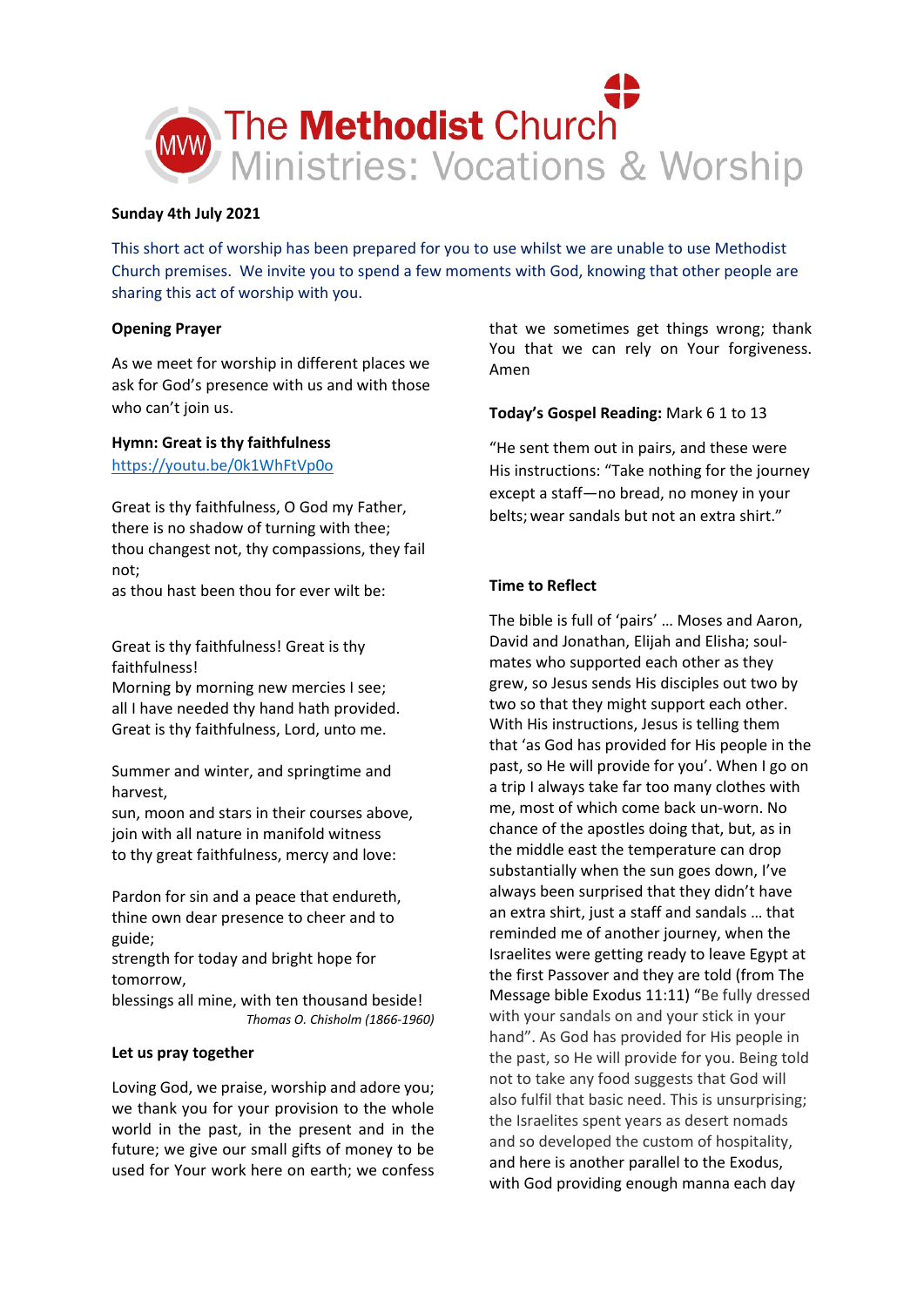for everyone. As God has provided for His people in the past, so He will provide for you. However, what about money? The Israelites were told to "ask your neighbour and any guests in her house for objects of silver and gold, for jewellery and extra clothes" (Exodos 3:22) so that they didn't go into the desert with nothing. Some commentaries crossreference this reading to Matthew 10 v 10 which says (MEV) "the workman is worthy of his keep" suggesting that for work, the disciples will be fed. As God has provided for His people in the past, so He will provide for you. Aren't we blessed… this loving God who was and is and will be forever has provided in the past, does so today and will continue to do so until the end of time. Thanks be to God Amen.

Time of silence

## **Prayers for the world**

Loving God who was and is and will be forever, we pray for the world and its people, for all who have struggled during the pandemic.

For Your church, for people of faith, for those struggling with faith, for those with other faiths and for those with no faith.

For all leaders that they may be fair and just and for victims of natural disasters or who are suffering because someone has ill-treated them.

For the sick, the lonely, the bereaved and for carers, health workers and emergency services

For those who taught us the truths and duties of the Christian faith. In a time of silence we bring our personnel concerns.

Loving God who was and is and will be forever we ask these prayers in the name of our Lord and Saviour Jesus Christ. Amen

**The Lord's Prayer** *Our Father ……*

## *Hymn: Listen to*

#### **<https://youtu.be/F2YXNFVegxU>**

There is a higher throne than all this world has known, where faithful ones from every tongue will one day come. Before our God we'll stand, made faultless through the Lamb; believing hearts find promised grace: salvation comes.

 Hear heaven's voices sing, their thunderous anthem rings through emerald courts and sapphire skies,

 their praises rise. All glory, wisdom, power, strength, thanks and honour are to God, our King who reigns on high for evermore.

And there we'll find our home, our life before the throne; we'll honour him in perfect song where we belong. He'll wipe each tear-stained eye, as thirst and hunger die; the Lamb becomes our Shepherd King: we'll reign with him. *Keith Getty (b. 1974) and Kristyn Lennox*

#### **A prayer of blessing**

As we end our time of worship may the love of God be above us to shield us, beneath us to uphold us and before us to lead us. Amen

Original Materials by Ann Seatonl

Hymns reproduced under CCLi 1144191.

We are grateful to all the Ministers and Local Preachers from around the Connexion who have contributed to Worship at Home. This resource is administrated by Ministries: Vocations and Worship in the Connexional Team. We aim to continue to provide these resources until the end of August 2021.